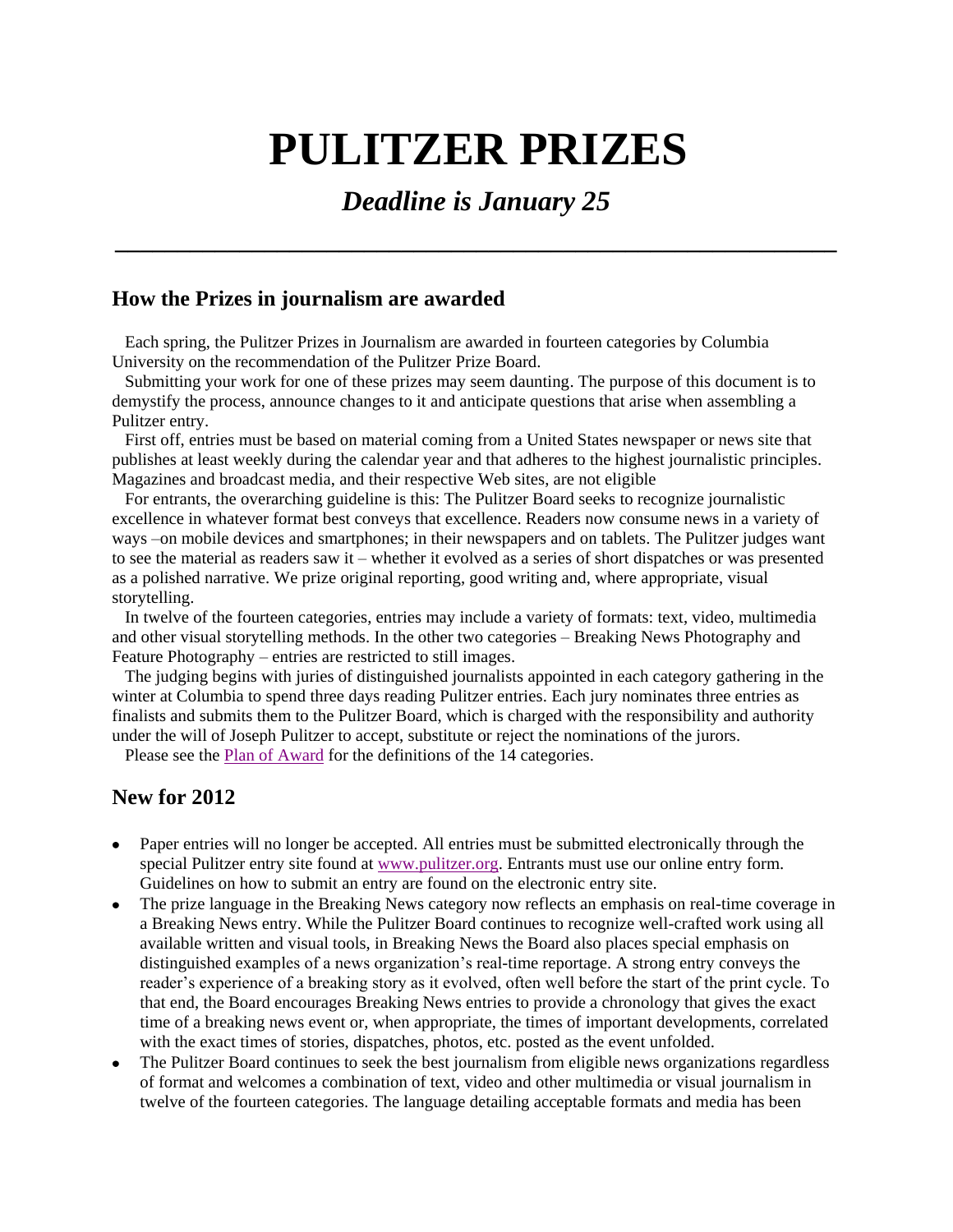shortened in the Plan of Award to reflect the reality that multiple formats have become integral to daily journalism and need not be singled out as exceptional.

- Breaking News Photography and Feature Photography remain restricted to still images. Only digital images may be submitted via the Pulitzer entry site. The digital images can have been published in print or online, or both.
- The Pulitzer Prize rules concerning eligibility remain unchanged (see below).

#### **How to submit an entry**

 Any individual may submit material coming from eligible United States newspapers or news sites, publishing in print or online. The entries should reflect what a reader saw and experienced. Some rules about numbers:

- $\blacksquare$  Three entries per entity. No more than three entries may be made by the editors of a single newspaper, wire service, syndicate or other eligible news site in any one category.
- Two categories per material. The same content cannot be entered in more than two categories.
- Five named individuals maximum per team. Up to five individuals may be named on a team entry; they should be the strongest contributors to the work, whether they are reporters, photographers, videographers, graphic artists, producers or journalists who have worked in more than one format on the submitted entry. If the entry requires more than five specific names, it should be in the name of the staff.
- Twenty items in four categories. See discussion below of what constitutes an item. Public Service entries may have up to twenty items, including editorials, cartoons, photographs, graphics, videos, interactive graphics, databases or blogs. The Cartoon, Breaking News Photography and Feature Photography categories can have up to twenty items. Cartoons may include still or animated entries. Breaking News Photography and Feature Photography must be still images.
- Ten items in nine categories. Breaking News Reporting, Investigative Reporting, Explanatory Reporting, Local Reporting, National Reporting, International Reporting, Commentary, Criticism and Editorial Writing are limited to ten items each.
- Five items in one category. Feature Writing, which values writing that is of high quality, original and concise, is limited to five items.

#### **Some other rules:**

 Beginning in 2012, all entries must be submitted electronically. The link [www.pulitzer.org](http://www.pulitzer.org/) will take you to the entry site where you will be guided through the process.

 Entries may be made by news organizations submitting the work of their staffs, by individual journalists of their own work, or by readers or other interested individuals.

 In any category, online material must be published on an eligible Web site during the calendar year Each entry should include a biography and picture of any individual journalist named in the entry.

 Each entry must also include a one or two-page cover letter that demonstrates the entry's compliance with eligibility criteria and summarizes its content and, where appropriate, its impact; the letter is especially important in the reporting categories.

 Each entry must be accompanied by a completed entry form and a nonrefundable handling fee of \$50, paid via credit card.

Each entry must show the category in which it is submitted.

 Every entry form must include a one-sentence description of the submitted work. Duplicate entry material must be provided if the same content is entered in two different categories.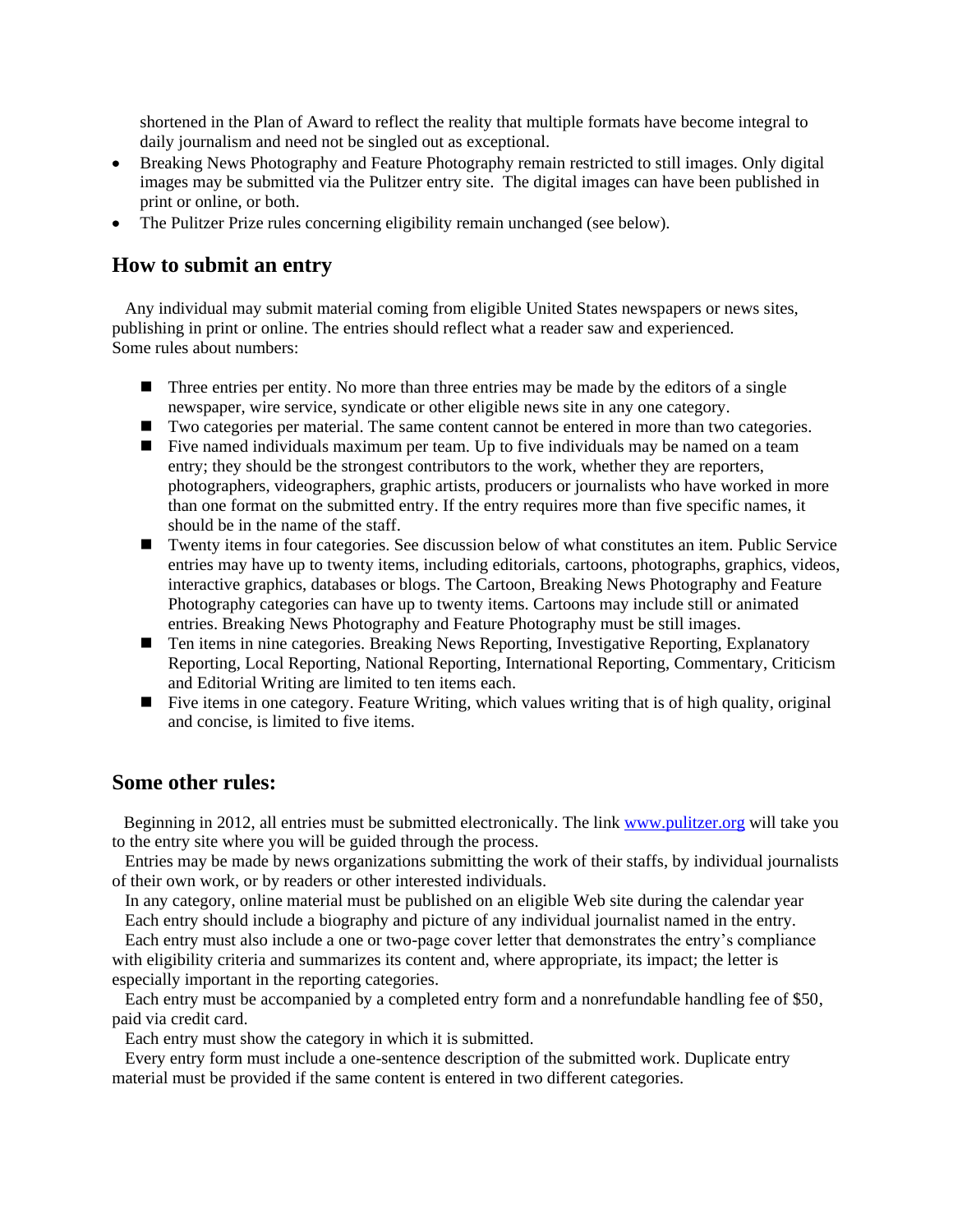Every entry must conform to the stated limits on number of submitted items before it can be given jury consideration.

 Any significant challenge to the honesty, accuracy or fairness of an entry, such as published letters, corrections, retractions, as well as responses by the news organization, should be noted and explained in the cover letter.

 In the photography categories, no entry whose content is manipulated or altered, apart from standard cropping and editing, will be deemed acceptable.

Entrants are urged not to crowd the official deadline of January 25.

# **Frequently Asked Questions**

**Q: Who is eligible?** A. Material entered in the Pulitzer competition must derive from a United States newspaper or news site that publishes at least weekly and that adheres to the highest journalistic principles. Magazines and broadcast media, and their respective Web sites, are not eligible. As needed, eligibility will be determined case by case.

**Q: What is a "news site"? How does it differ from a newspaper?** A. We mean United States entities ranging from a traditional wire service to online ventures that do not call themselves newspapers but do publish news, opinion and other information of public interest. Whatever their platform, eligible entrants can include a full range of online material in their submissions.

**Q: Can you give examples of online-only newspapers or news sites that would qualify?** A. Sites such as MinnPost, Voice of San Diego, Chicago News Cooperative, ProPublica and Climate Wire have participated in the competition.

**Q: What do you mean by "the highest journalistic principles"?** A. We mean values such as honesty, accuracy and fairness, values that govern the way news is gathered and the way it is presented.

**Q: Why are printed magazines and broadcast media and their Web sites excluded?** A. Since their creation in 1917, the Pulitzer Prizes have been awarded exclusively for newspaper journalism. The growth of text-based online publications is in many ways an extension of the newspaper tradition. Moreover, magazines and broadcast media have long had their own contests.

**Q: Is an online-only site eligible if it calls itself a "magazine" or "news magazine"?** No. Selfdesignated magazines are ineligible.

**Q: If one or two people call their Web site a "newspaper" or "news site" would it be eligible?** A. Possibly, if all the other criteria are satisfied. But to compete effectively, an entry would have to demonstrate a high level of quality.

**Q. How important is reporting in an entry?** A. In its reporting categories, the Pulitzer Board places special emphasis on original news reporting, which entails such techniques as interviewing, first-hand observation, reviewing public records, proper attribution, taking photos and shooting videos.

**Q: What happens to freelance journalists?** A. Freelance reporters, cartoonists, columnists, critics or bloggers who produce work in print or online can enter the competition if their submitted work has been published by an eligible newspaper or news site during the calendar year. Freelancers have won Pulitzer Prizes.

**Q: Will the Board continue to change the eligibility rules?** A. We don't speculate about changes. However, the Board periodically alters the rules to reflect meaningful changes in how journalism is produced and presented.

**Q. Have entry procedures changed in recent years?** A. Yes. Please visit the Pulitzer website at [www.pulitzer.org](http://www.pulitzer.org/) for details and guidance through the electronic entry system.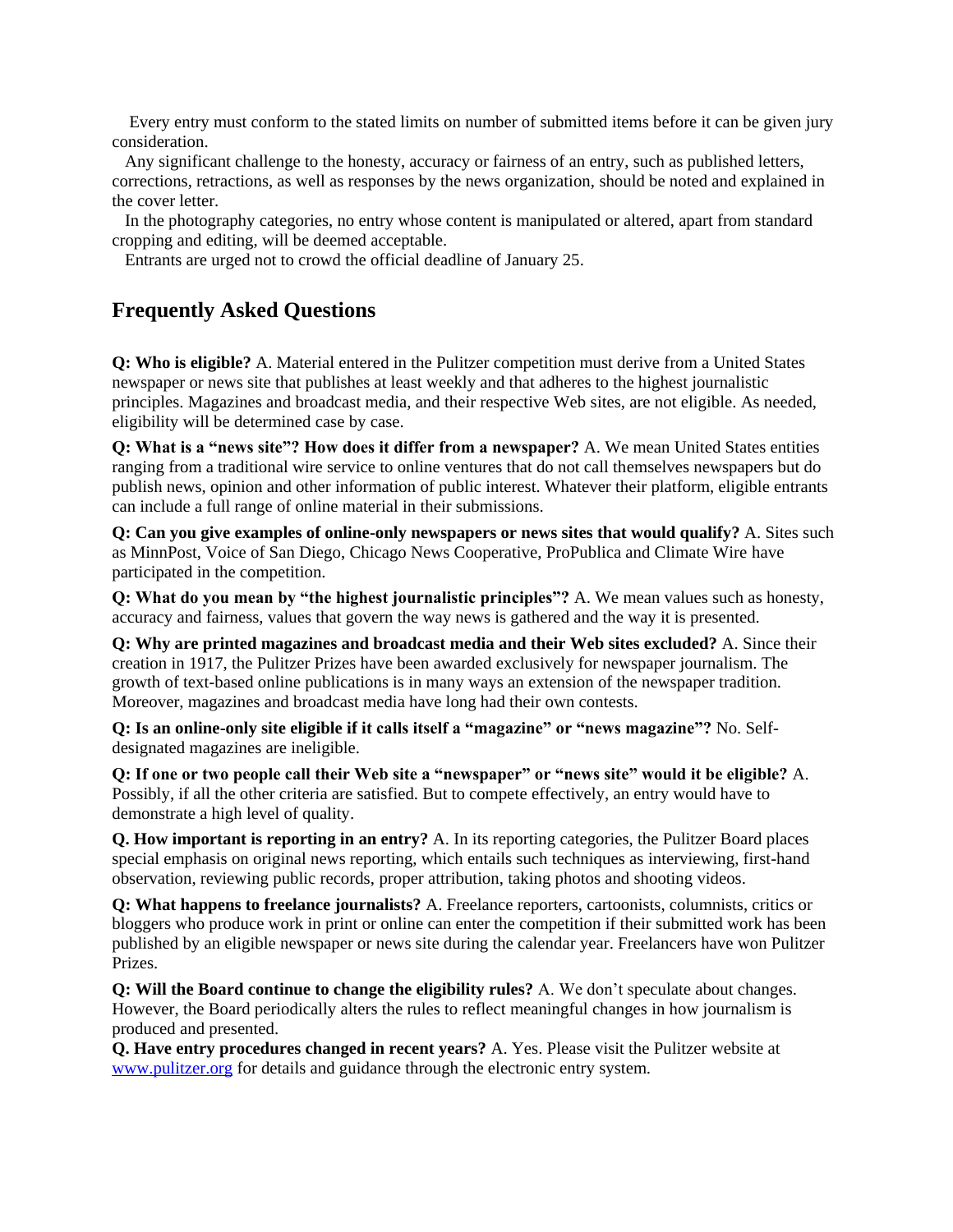**Q. What kind of an entry do you want?** A. An entry should be clear and concise, allowing any juror to see quickly what you did, why you did it and what you accomplished.

**Q. How should material be submitted?** A. All material must be submitted electronically. Text material, such as articles and columns, should be formatted and submitted as PDFs. To assure readability, the PDF should measure no larger than  $8 \frac{1}{2} \times 14$  inches, the type size should be 12 pt. and the text should be in a one- or two-column format, singled spaced. To show the original display of the material, you can use the first page of the PDF to frame or highlight an entered article on its published page; or use a visual thumbnail to depict the article's original spread*. [See examples on Pulitzer website.](http://www.pulitzer.org/)* As for online material, video should be uploaded following specifications on the entry site. Other online content, such as interactive graphics or databases, should be entered only as URLs with links uploaded to the Pulitzer entry site. You are responsible for making sure the URL works from "outside" your organization. *[For](http://www.pulitzer.org/files/entryforms/2012techreqs.pdf)  [more details, see technical requirements.](http://www.pulitzer.org/files/entryforms/2012techreqs.pdf)*

**Q. What about a large-scale graphic?** A graphic occupying up to a newspaper page or more can be uploaded as a PDF in a size sufficient to reflect the scope and integrity of the work. It will count as one item.

**Q. Must an entry contain material that has been published in the newspaper's print edition?** A. No, but a combination of print and online elements may be submitted.

**Q. Are sidebars considered separate items?** A. Yes. Any sidebar submitted will be counted as an item.

**Q. Are additional clips, testimonial letters or other supporting material acceptable?** A. Judges focus on the entry itself and have only a limited ability to review supplemental material. It should be kept to a minimum. Material that shows how the work engaged its readers, achieved results or caused other news organizations to write about it are examples of acceptable supplemental items. However, under the digital entry system, all supplemental material should be combined and submitted as a single PDF file with multiple pages.

**Q. What about challenges to entries?** A. Any significant challenge to the honesty, accuracy or fairness of an entry should be noted in the entry's cover letter and relevant published letters, corrections, retractions, as well as responses by the news organization, should be noted and explained in the cover letter.

**Q**. **Why do you want a summary letter at the beginning of the entry?** A. Two purposes. One is to demonstrate the eligibility of the entry. The other is to acquaint jurors with the work. The letter should not exceed two pages.

**Q. May I submit the same entry in more than one category?** A. The same material may be entered in two—but not more than two—different categories. A separate copy of your entry must be supplied for each of the two categories you enter. Where the permissible number of items in the two categories differs, you must prepare entries conforming to the requirements for each category. An added \$50 fee must be paid for each cross-file.

**Q. How many entries may I submit in a single category?** A. No more than three entries may be made by the editors of a single newspaper, wire service, syndicate or eligible news entity in any one category. The term "editors" includes all titled editors. Individuals may submit entries on their own behalf.

**Q. How many individuals may be named in a team entry?** A. Up to five and they should be the strongest contributors. If more are involved, the entry must be in the name of the staff.

**Q. How does the Public Service category differ from other categories?** A. Public Service rewards total journalistic effort, such as overcoming obstacles to reporting, achieving results that benefit a community, using all available resources and engaging readers. An entry may include articles, blogs, editorials, cartoons, photographs, video, multimedia presentations and other items that appeared in print or online. The entry must be made in the name of the eligible entity.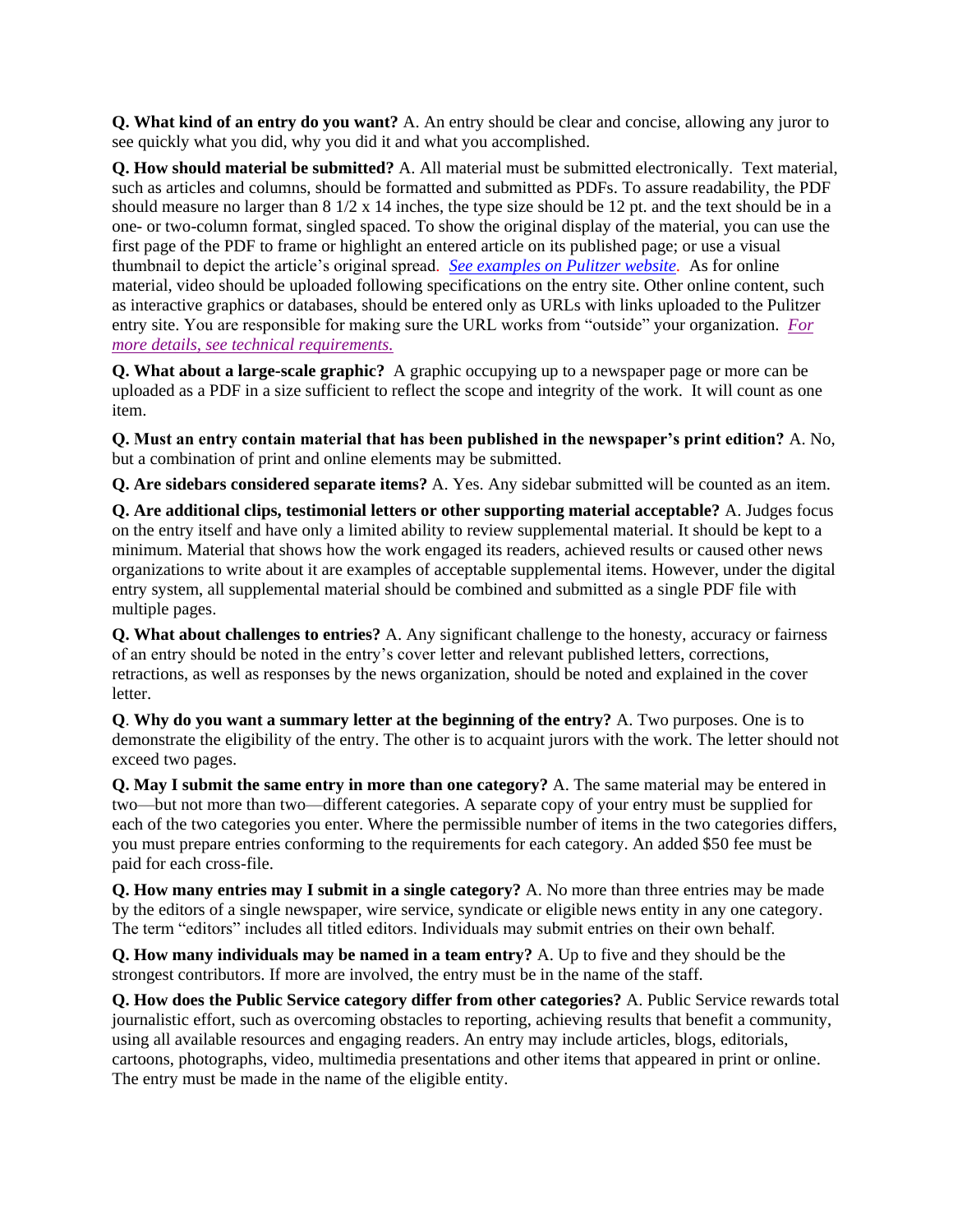**Q. What is an online element?** A. This vague term refers to a variety of possible items on the Web, including a story, video, database, blog, interactive graphic or slide show. The rule is that each designated online element will count as one item in the total number permitted in an entry. But beware: Cramming too much into one item taxes the patience of judges. Edit your entry. Make sure it is compelling, cohesive and concise. The conceptual logic tying the parts together should be clear. In their judging, jurors will look at multimedia material the way a viewer does, taking into account ease of navigation as well as quality of content.

**Q. Where does video belong?** A. Video storytelling can be entered in all categories except Photography, where entries are restricted to still images. Usually video is part of an entry that contains other items, such as stories or graphics, but an entry consisting entirely of video storytelling is permissible. Each separate video counts as one item in an entry – except in cases where several short videos on the same theme are combined into one presentation of 10 minutes or less. *[See technical requirements.](http://www.pulitzer.org/files/entryforms/2012techreqs.pdf)*

**Q. How important is an entry's "public impact"?** A. The Board is interested in evidence of an entry's impact, such as the spurring of legislative action or prosecution of lawbreakers. The Board is also interested in reader engagement as a gauge of impact – through letters, e-mails, Web site postings and other audience interaction.

**Q. What kind of content belongs in the Breaking News category?** A. Real-time reporting of local breaking events, as well as stories, video and multimedia reporting on any local newsworthy event covered under deadline pressure. The entry should clearly demonstrate how quickly and accurately a news organization used all available journalistic tools to cover the story, with emphasis on a demonstrated use of real-time reporting. It would be disappointing if an event occurred at 8 a.m. and the first item of your entry was drawn from the next day's newspaper. If a breaking news event spans several days, we would like to see your best representation of each day's coverage. We suggest providing a timeline, in the cover letter or in supplemental material, detailing the precise chronology of events in a breaking story and how it relates to the timing of items that comprise the entry.

**Q. How should I count a series of breaking news reports posted to the Web as events unfold?** You may count items differently if multiple brief dispatches were posted to the Web. Examples would include reports from different areas during a hurricane, updates as the facts of an airplane crash or a school sniper incident become known. This may constitute a single online item that leads readers from the initiation of a news event to a more complete picture of what is happening. The single item could be a PDF with several pages or a list of URLs embedded in a PDF, allowing quick evaluation of coverage. Provide enough detail to convey the sweep of your coverage but be mindful that this latitude could easily be abused, to the detriment of your entry in the eyes of the judges. Look for the material that most concisely and comprehensively conveys your coverage.

**Q. What belongs in Explanatory Reporting?** A. Any story or series that provides deeper understanding of a subject that is both significant and complex, enabling readers to put news about it into a meaningful context. We strongly advise against cross-filing into this category material that fits the definition only marginally. The jury will disregard an investigative, enterprise or feature story or series that falls short of the explanatory test.

**Q. What belongs in Local Reporting?** A. Robust reporting on significant city, regional or state issues, demonstrating original thinking, resourcefulness and an expert grasp of a community's makeup, problems and concerns. Originality can include a fresh approach to a familiar issue, or the exploration of an unusual issue or concern. Entries may consist of a reporter's body of sustained work as well as special projects; and the work's impact can entail greater insight by readers as well as political change. An entry should begin with a descriptive letter offering context: why the reporting was done and how local people benefited. We discourage cross-filing of entries – especially those also placed in Investigative Reporting – that lack the strong "local reporting" envisaged by the category's definition and guidelines.

**Q. What belongs in Feature Writing?** A. Stories that are not hard news and are distinguished by the quality of their writing. Stories should be memorable for their reporting, crafting, creativity and economy